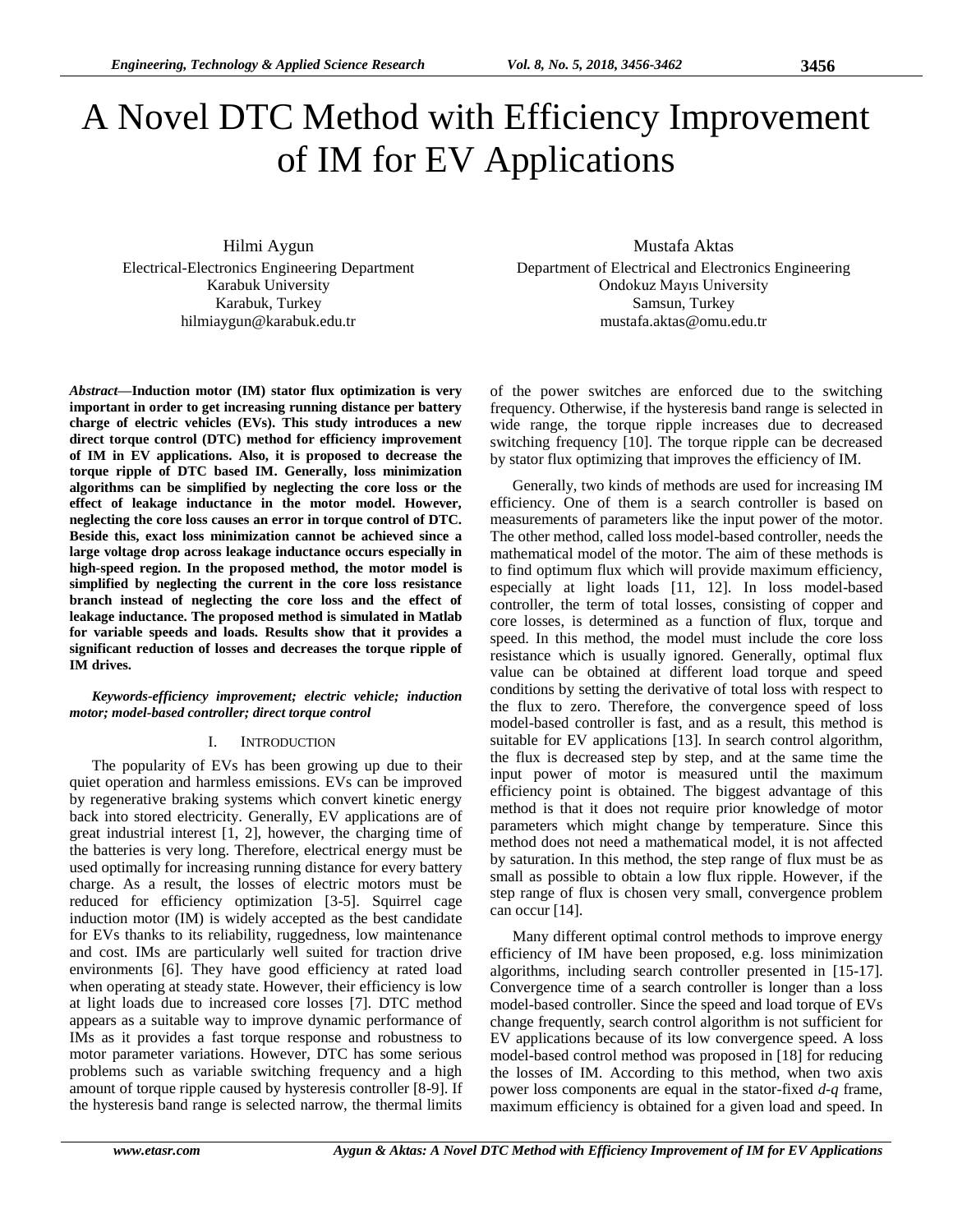this loss minimization method, a PI controller is used to produce the reference stator flux. However, power loss components have harmonic pollution caused by current distortion. Therefore, tuning the mentioned PI controller is very difficult. Another type of loss model-based method of IM for high operating life of the battery in the EVs was presented in [3]. In this method, the losses are quantified in the synchronous rotating *d-q* frame. The effect of leakage inductances is neglected to find optimal rotor flux value. However, the maximum efficiency point cannot be determined as a high voltage drop across the leakage inductances is ignored, especially in high speed region. For the efficiency optimization of vector control-based IMs, maximum efficiency operating point is obtained without neglecting leakage inductances thanks to the reference frame fixed to the rotor magnetizing current in [19, 20]. These studies require an additional controller to obtain optimal reference flux component. However, the additional controller increases the method complexity. In [21-22], a loss model-based approach neglecting core loss is presented for IM drives. However, neglecting the core losses for simplifying the model causes an error in the torque control of DTC. As EV motors have low inductance, the current ripple causes a significant amount of core losses, especially in high speed region.

In this paper, DTC method combined with an online loss model-based controller is proposed to minimize the losses of EV induction motors at variable load and speed conditions. Also, it is proposed to decrease the torque ripple which is a problem of classical DTC method based on variable switching frequency. In this method, a simplification for modeling of losses is made by neglecting the current in the core loss resistance branch of the equivalent circuit of IM in the synchronous reference frame. Also, the proposed method does not neglect the core losses and effect of the leakage inductances. Optimal stator flux value of IM is obtained by setting the derivative of total loss with respect to the stator flux to zero.

## II. DIRECT TORQUE CONTROL

Direct torque control (DTC) method consists of estimators and hysteresis comparators for electromagnetic torque and stator flux, and an optimal switching table. In a three-phase induction motor, torque and stator flux are given by [23]:

$$
T_e = \frac{3}{2} P \overline{\psi_s} \times \overline{I_s}
$$
 (1)

$$
\overline{\psi}_s = \int \left( \overline{V_s} - R_s \overline{I_s} \right) dt \tag{2}
$$

where *P* is the pole pair,  $\bar{\psi}_s$  is the stator flux linkage vector,  $\bar{I}_s$  is the stator current vector,  $\bar{V}_s$  is the stator voltage vector, and  $R<sub>s</sub>$  is the stator resistance. Torque and flux references are compared with the estimated values to determine the error signals. Flux and torque hysteresis comparators produce control signals. According to the control signals and stator flux position, the appropriate stator voltage from optimum switching table (Table I) is applied to the inverter circuit. Therefore, the required torque can be obtained effectively thanks to the rotating stator flux vector as fast as required [24].

Figure 1 is given as an example for the stator flux control. The stator voltage vectors are moved in a rotating counterclockwise direction with staying between the hysteresis bands. Stator flux amplitude can be increased or decreased by selecting different stator voltage vectors. The block scheme of DTC based on IM drives is given in Figure 2. PI controller produces the torque reference value according to the error between reference and measured speeds. This way torque and speed can be controlled.



Fig. 1. Stator flux trajectory by suitable voltage vector selection.

TABLE I. OPTIMUM SWITCHING TABLE FOR DTC BASED IM

| $d\psi$ | $dT_e$ | Sect. 1 | Sect. 2 | Sect. 3 | Sect. 4 | Sect. 5 | Sect. 6 |
|---------|--------|---------|---------|---------|---------|---------|---------|
|         |        |         |         |         |         |         |         |
|         |        |         |         |         |         |         |         |
|         |        |         |         |         |         |         |         |
|         |        |         |         |         |         |         |         |
|         |        |         |         |         |         |         |         |
|         |        |         |         |         |         |         |         |



Fig. 2. Block scheme of the DTC based IM drives.

### III. INDUCTION MOTOR MODEL CONSIDERING CORE LOSSES

In order to determine the required optimal stator flux for increasing the efficiency of the IM, the losses must be modelled. In IM modeling, the core loss is usually neglected [21, 22]. However, the core loss must not be neglected for energy optimization and is taken into account in the dynamic model of induction motor through the core loss resistance *RFe* as shown in Figure 3. The core loss of IM includes eddy current loss component  $P_{Fe}^e$  and hysteresis loss component  $P_{Fe}^h$ . These losses are given in (3) and (4):

$$
P_{Fe}^e = k_e \omega_s^2 \Phi^2 \tag{3}
$$

$$
P_{Fe}^{h} = k_{h} \omega_{s} \Phi^{2}
$$
 (4)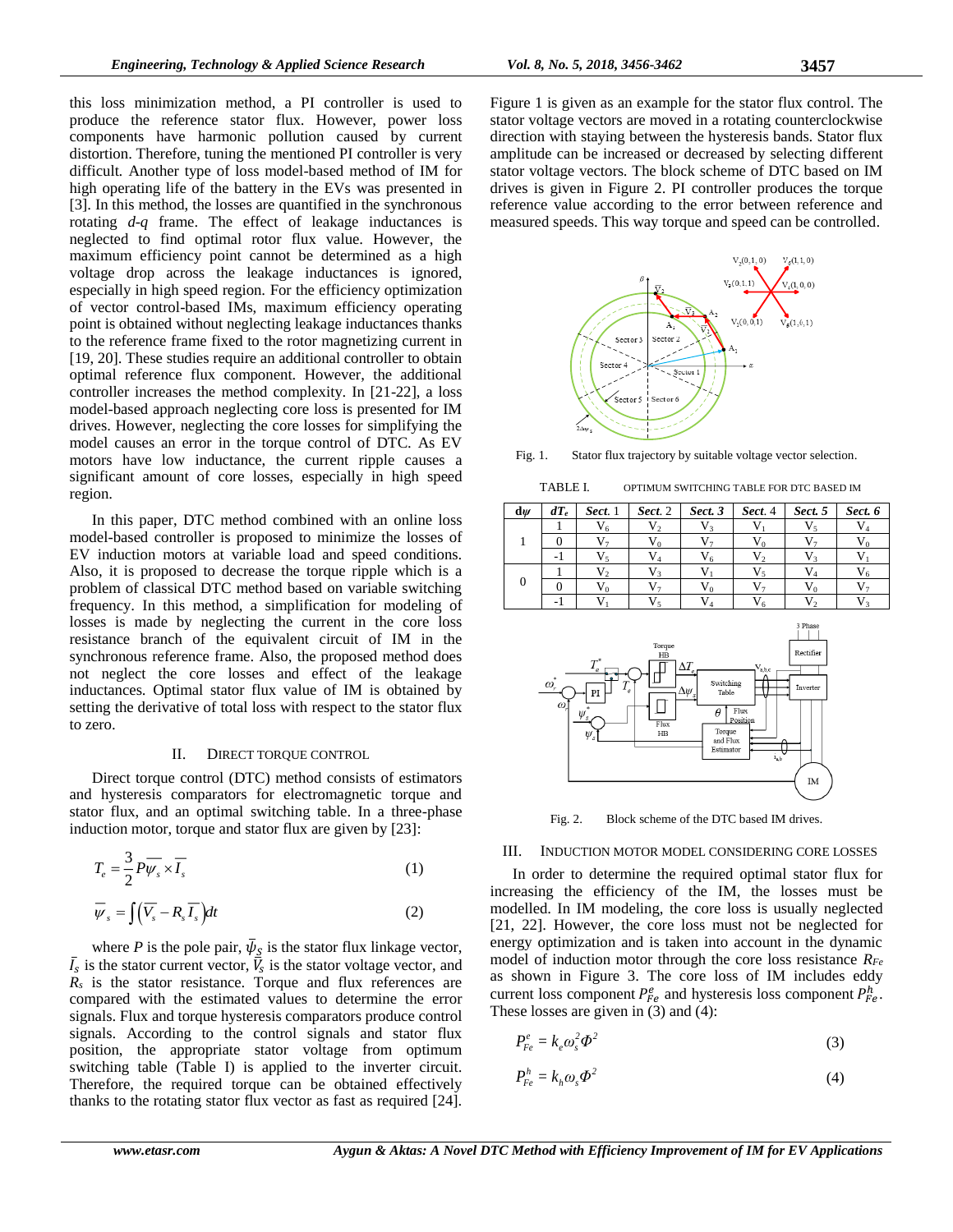where  $\omega_s$  is electrical angular speed,  $\Phi$  is flux level,  $k_e$  and  $k_h$ are coefficients related to eddy current and hysteresis losses, respectively.



Fig. 3. Equivalent circuit of IM at a general rotating reference frame.

While the hysteresis loss is proportional to *ωs*, eddy current loss is proportional to  $\omega_s^2$ . Therefore, eddy current loss is dominant over hysteresis loss in a high frequency region. The stator core loss  $P_{Fe}^s$  and rotor core loss  $P_{Fe}^r$  in an IM can be calculated approximately by the following equations:

$$
P_{Fe}^{s} = \left[k_{e}\omega_{s}^{2} + k_{h}\omega_{s}\right]\Phi_{m}^{2} \approx \frac{\omega_{s}^{2}\Phi_{m}^{2}}{1/k_{e}} = \frac{\omega_{s}^{2}\Phi_{m}^{2}}{R_{Fe}}
$$
(5)  

$$
P_{Fe}^{r} = \left[k_{e}\omega_{s}^{2} + k_{h}\omega_{s}^{2}\right]\Phi_{m}^{2} \approx \frac{\omega_{s}^{2}\Phi_{m}^{2}}{1/k_{e}}
$$

$$
= \frac{s^{2}\omega_{s}^{2}\Phi_{m}^{2}}{1/k_{e}} = \frac{\omega_{s}^{2}\Phi_{m}^{2}}{R_{Fe}/s^{2}}
$$
(6)

where  $R_{Fe}$  is the core loss resistance, *s* is the slip,  $\omega_{sl}$  is the slip angular speed,  $\omega_r$  is the rotor angular speed,  $\omega_{sl} = \omega_s - \omega_r =$  $s\omega_s$  and  $\phi_m$  is the airgap flux.  $\omega_s\phi_m$  represents the airgap voltage. Notice, that the rotor core loss is much smaller than the stator core loss, since  $|s\omega_s| \leq |\omega_s|$ .

According to Figure 4 we write the current and voltage equations related to the stator and rotor in the synchronous reference frame:

$$
V_{ds} = R_s i_{ds} + L_{os} \frac{di_{ds}}{dt} + L_m \frac{di_{dm}}{dt} - \omega_s \left( L_{cs} i_{qs} + L_m i_{qm} \right) (7)
$$
  

$$
V_{qs} = R_s i_{qs} + L_{os} \frac{di_{qs}}{dt} + L_m \frac{di_{qm}}{dt} + \omega_s \left( L_{cs} i_{ds} + L_m i_{dm} \right) (8)
$$
  

$$
0 = R_r i_{dr} + L_{cr} \frac{di_{dr}}{dt} + L_m \frac{di_{dm}}{dt} - \omega_{sl} \left( L_{cr} i_{qr} + L_m i_{qm} \right) (9)
$$

$$
0 = R_r i_{qr} + L_{or} \frac{di_{qr}}{dt} + L_m \frac{di_{qm}}{dt} + \omega_{sl} \left( L_{or} i_{dr} + L_m i_{dm} \right) (10)
$$

$$
i_{ds} + i_{dr} = i_{dm} + \frac{s^2 + I}{R_{Fe}} \left( L_m \frac{di_{dm}}{dt} - \omega_s L_m i_{qm} \right)
$$
 (11)

$$
i_{qs} + i_{qr} = i_{qm} + \frac{s^2 + 1}{R_{Fe}} \left( L_m \frac{di_{qm}}{dt} + \omega_s L_m i_{dm} \right)
$$
 (12)



Fig. 4. Equivalent circuit of IM in the synchronous reference frame.

where  $V_{ds}$  and  $V_{qs}$  are the stator voltage components,  $i_{ds}$  and  $i_{qs}$ are the stator current components, *idr* and *iqr* are the rotor current components, *idm* and *iqm* are the magnetizing current components,  $R_r$  is rotor resistance,  $L_m$  is the magnetizing inductance, and *Lσs*, *Lσr* are the stator and rotor leakage inductances, respectively.

### *A. Loss Model Simplification*

IM losses consist of copper and core losses. The converter losses have no significant effect to determine the optimal flux value for medium-sized IM drives [22]. Therefore, the converter losses are not taken into account in this study. It should be kept in mind that since optimal flux value is usually smaller than the rated flux for the EV applications, there is no magnetic saturation [18], and, as a result, magnetic saturation is neglected. To prevent loss model complexity, simplification methods are applied. One of them is to neglect the effect of leakage inductances [3], which can be effective in the low speed region. However, the voltage drop over the leakage inductances becomes significant in high frequency operations. Therefore, due to neglecting leakage inductance over the base speed, a significant error will be in losses calculation. To design a controller without taking into account the effects of the leakage inductances is impractical, especially in high frequency operations [26]. In the proposed method, the simplification without ignoring leakage inductances is based on the fact that magnetizing currents  $i_{dm}$  and  $i_{qm}$  are much bigger than core loss currents *idFe* and *iqFe*.

$$
|i_{dm}| \gg |i_{dFe}| \tag{13}
$$

$$
|i_{qm}| \gg |i_{qFe}| \tag{14}
$$

where

$$
i_{dFe} = \frac{s^2 + 1}{R_{Fe}} \left( L_m \frac{di_{dm}}{dt} - \omega_s L_m i_{qm} \right) \text{ and}
$$
  

$$
i_{qFe} = \frac{s^2 + 1}{R_{Fe}} \left( L_m \frac{di_{qm}}{dt} + \omega_s L_m i_{dm} \right).
$$

Then the magnetizing current components are approximated by: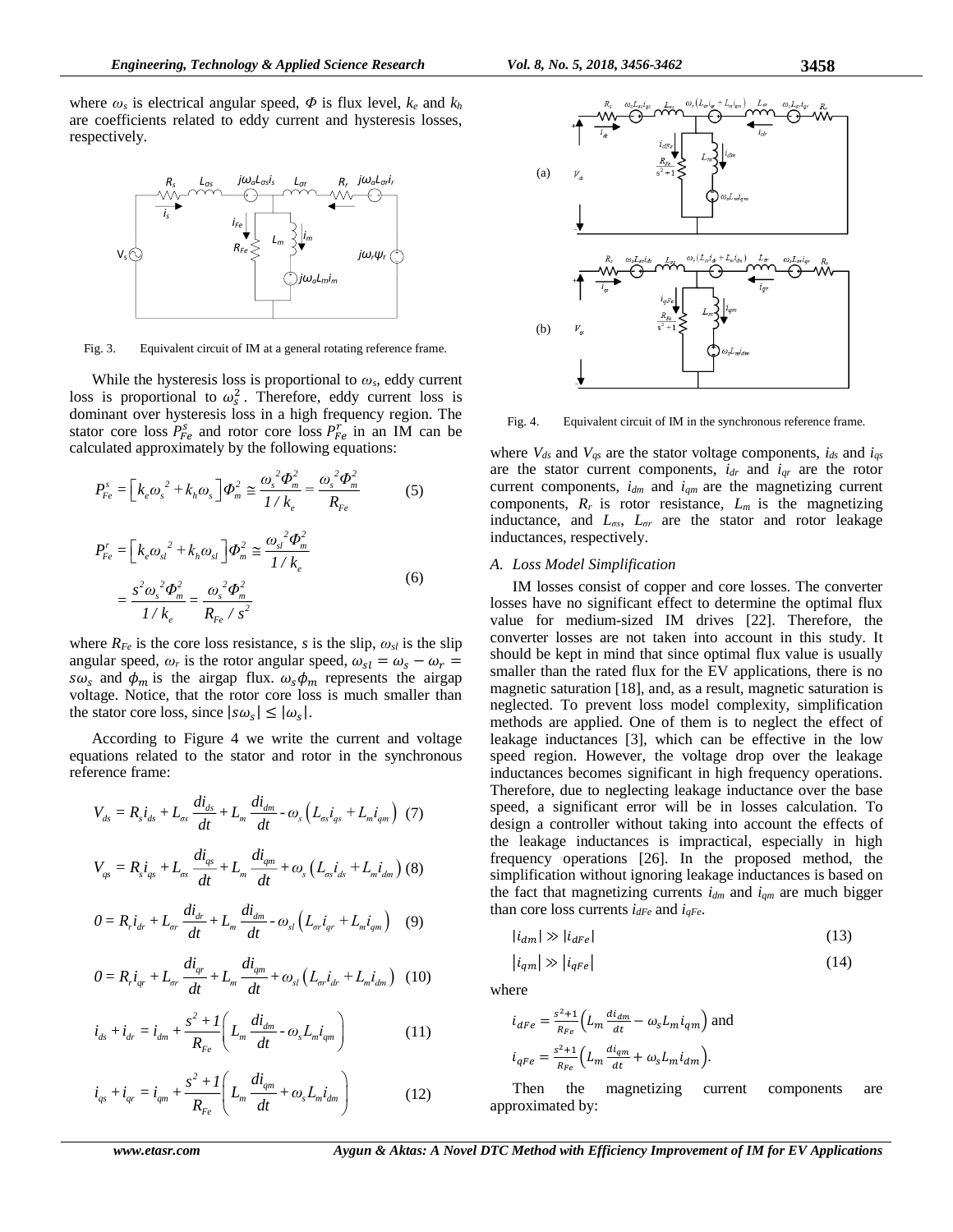$$
i_{dm} \cong i_{ds} + i_{dr} \tag{15}
$$

$$
i_{qm} \cong i_{qs} + i_{qr} \tag{16}
$$

The magnetizing voltage components are approximated by:

$$
V_{dm} = L_m \frac{d\left(i_{ds} + i_{dr}\right)}{dt} - \omega_s L_m \left(i_{qs} + i_{qr}\right)
$$
 (17)

$$
V_{qm} = L_m \frac{d\left(i_{qs} + i_{qr}\right)}{dt} + \omega_s L_m \left(i_{ds} + i_{dr}\right) \tag{18}
$$

In (7)-(12) after substituting  $i_{dm}$  and  $i_{qm}$  by  $i_{ds}+i_{dr}$  and  $i_{qs}+i_{qr}$ , respectively, a simplified model is obtained as follows:

$$
V_{ds} = R_s i_{ds} + L_{os} \frac{di_{ds}}{dt} - \omega_s L_{os} i_{qs} + V_{dm}
$$
\n(19)

$$
V_{qs} = R_s i_{qs} + L_{os} \frac{di_{qs}}{dt} + \omega_s L_{cs} i_{ds} + V_{qm}
$$
 (20)

$$
0 = R_r i_{dr} + L_{or} \frac{di_{dr}}{dt} + \omega_r \left( L_{or} i_{qr} + L_m i_{qm} \right)
$$
  
-  $\omega_s L_{cr} i_{qr} + V_{dm}$  (21)

$$
0 = R_r i_{qr} + L_{or} \frac{di_{qr}}{dt} - \omega_r \left( L_{or} i_{dr} + L_m i_{dm} \right)
$$
  
+  $\omega_s L_{or} i_{dr} + V_{qm}$  (22)

$$
i_{ds} + i_{dr} = i_{dm} + V_{dm} \frac{s^2 + 1}{R_{Fe}}
$$
 (23)

$$
i_{qs} + i_{qr} = i_{qm} + V_{qm} \frac{s^2 + 1}{R_{Fe}}
$$
 (24)

#### IV. LOSS MINIMAZATION ALGORITHM

The rotor flux-oriented reference frame is utilized for calculating losses and finding optimal stator flux, since it provides greater simplification. This frame is obtained by aligning the reference frame on the rotor flux axis. As a result,  $\lambda_{qr} = \lambda'_{qr} = 0$ . We define the rotor flux components as follows:

$$
\lambda_{dr} = L_r i_{dr} + L_m i_{ds} \tag{25}
$$

$$
\lambda_{qr} = L_r i_{qr} + L_m i_{qs} = 0 \tag{26}
$$

where  $L_r$  is the rotor inductance. The rotor current components are calculated from (25)-(26).

$$
i_{dr} = \frac{\lambda_{dr} - L_m i_{ds}}{L_r} \tag{27}
$$

$$
i_{qr} = -\frac{L_m i_{qs}}{L_r} \tag{28}
$$

Replacing  $i_{dr}$  and  $i_{qr}$  in (17) and (18) we have:

$$
V_{dm} = \frac{L_m L_{\sigma r}}{L_r} \frac{di_{ds}}{dt} + \frac{L_m}{L_r} \frac{d\lambda_{dr}}{dt} - \omega_s \frac{L_m L_{\sigma r}}{L_r} i_{qs}
$$
(29)

$$
V_{qm} = \frac{L_m L_{\sigma r}}{L_r} \frac{di_{qs}}{dt} + \omega_s \frac{L_m}{L_r} \left( L_{\sigma r} i_{ds} + \lambda_{dr} \right)
$$
(30)

In the steady state,  $\frac{di_{ds}}{dt} = \frac{di_{qs}}{dt}$  $\frac{di_{qs}}{dt} = \frac{d\lambda_{dr}}{dt}$  $\frac{\lambda_{dr}}{dt} = 0$  and  $i_{dr} = 0$ , since  $\lambda_{dr} = L_m i_{ds}$ . Therefore, in the steady state we have:

$$
V_{dm} = -\omega_s \frac{L_m L_{\sigma r}}{L_r} i_{qs} \tag{31}
$$

$$
V_{qm} = \omega_s \frac{L_m}{L_r} \left( L_{\sigma r} i_{ds} + \lambda_{dr} \right) = \omega_s L_m i_{ds} \tag{32}
$$

Since slip is low  $(s \ll 1)$  in normal operation of IM, the rotor core loss is neglected, hereafter. The core loss and copper loss are expressed by the following equations:

$$
P_{Fe} = \frac{3}{2} \frac{\left(V_{dm}^2 + V_{gm}^2\right)}{R_{Fe}} = \frac{3}{2} \frac{\left(\omega_s^2 L_m^2 \left(\frac{L_{or}}{L_r}\right)^2 i_{qs}^2 + \omega_s^2 L_m^2 i_{ds}^2\right)}{R_{Fe}}
$$
\n
$$
P_{cu} = \frac{3}{2} \left[R_s \left(i_{ds}^2 + i_{qs}^2\right) + R_r \left(i_{dr}^2 + i_{qr}^2\right)\right]
$$
\n
$$
= \frac{3}{2} \left[R_s \left(i_{ds}^2 + i_{qs}^2\right) + R_r \left(\frac{L_m}{L_r}\right)^2 i_{qs}^2\right]
$$
\n(34)

Also, the total loss is expressed as a function of electrical angular speed  $\omega_s$ , torque  $T_e$  and  $d$  axis component of rotor flux *λdr*:

$$
P_{total} = \frac{3}{2} R_s \left(\frac{\lambda_{dr}}{L_m}\right)^2 + \frac{2}{3} \left(\frac{T_e}{n_p L_m \lambda_{dr}}\right)^2 \left(R_s L_r^2 + R_r L_m^2\right)
$$
  
+ 
$$
\frac{3}{2} \left(\frac{n_p \omega_s \lambda_{dr}}{L_r}\right)^2 \left(\frac{L_{cr}^2 + L_m^2}{R_{Fe}}\right) + \frac{2}{3R_{Fe}} \left(\frac{T_e \omega_s L_{cr}}{\lambda_{dr}}\right)^2
$$
(35)

where  $n_p$  is the pole number.

## *A. Proposed DTC based on Loss Minimization* The torque of IM at steady state is given by:

$$
T_e = \frac{3}{2} n_p \frac{L_m}{L_r} \lambda_{dr} i_{qs} \tag{36}
$$

When the total loss term is examined, it is seen that it is closely related to the rotor flux level. In order to reduce core losses, the rotor flux, or in other words,  $d$  axis stator current  $i_{ds}$ , must be decreased. If the rotor flux is decreased, *q* axis stator current  $i_{qs}$  must be increased very much in order to obtain the necessary torque causing a lot of copper loss. Therefore, optimal flux must be determined in order to provide balance between core loss and copper loss. Optimal rotor flux value is obtained by following equations:

$$
\frac{dP_{total}}{d\lambda_{dr}} = 0\tag{37}
$$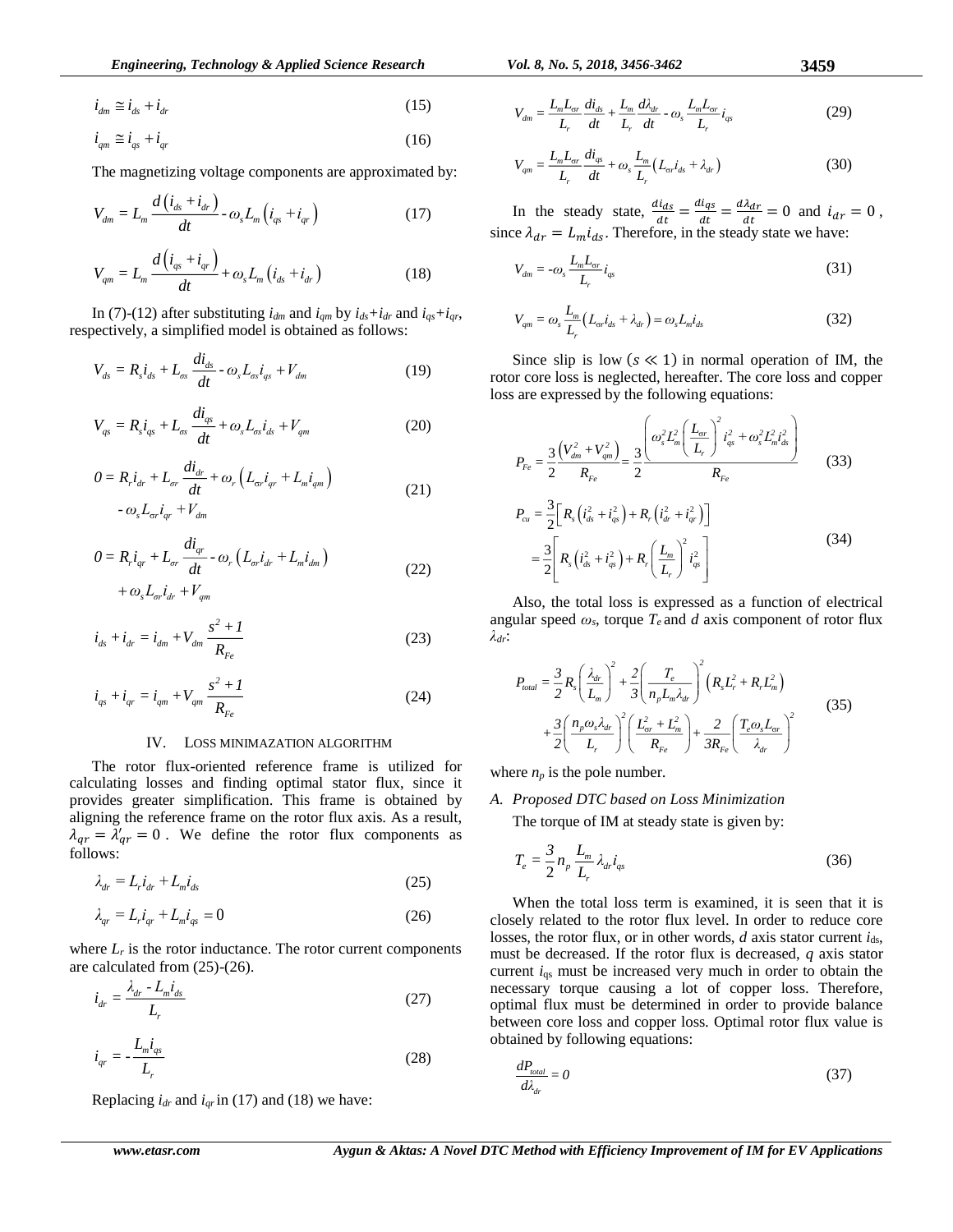$$
\lambda_{dr}^{opt} = \sqrt{\frac{2}{3}} \sqrt{T_e^{ref}} \left(\frac{A}{B}\right)^{1/4} \tag{38}
$$

where A and B are equal to

$$
A = \frac{R_s L_r^2 + R_r L_m^2}{n_p^2 L_m^2} + \frac{\omega_s^2 L_{\sigma r}^2}{n_p^2 R_{Fe}}
$$
(39)

$$
B = \frac{R_s R_{Fe} L_r^2 + \omega_s L_m^2 \left( L_m^2 + L_{or}^2 \right)}{L_m^2 R_{Fe} L_r^2}
$$
(40)

However, in DTC control of IM, since stator flux control is required, optimal rotor flux is converted to optimal stator flux by the following equations:

$$
\psi_{sd} = \sigma L_s i_{sd} + \frac{L_m}{L_r} \psi_{rd} = \sigma \frac{L_s}{L_m} \psi_{rd} + \frac{L_m}{L_r} \psi_{rd}
$$
(41)

$$
\psi_{sq} = \sigma L_s i_{sq} = \frac{2}{3} \frac{T_e L_r}{n_p L_m \psi_{rd}} \sigma L_s \tag{42}
$$

$$
\psi_s = \sqrt{\psi_{sd}^2 + \psi_{sq}^2} \tag{43}
$$

$$
\psi_s^{opt} = \psi_s^{ref} = \frac{L_s}{L_m} \sqrt{\left(\psi_{dr}^{opt}\right)^2 + \left(\frac{2}{3} \frac{\sigma L_r}{n_p}\right)^2 \left(\frac{T_e^{ref}}{\psi_{dr}^{opt}}\right)^2}
$$
(44)

where  $\sigma = 1$  $L_m^2$  $\frac{L_m}{L_s L_r}$ , is the leakage factor and  $L_s$  is the stator inductance.

The block scheme of the proposed DTC method for EVs is shown in Figure 5. The difference between the proposed DTC and conventional DTC methods is the usage of optimal stator flux block obtained by (44).



Fig. 5. Proposed DTC block scheme for EVs.

#### V. SIMULATION RESULTS

The proposed method is simulated by Matlab. An IM with capacity of 3kW fed by a voltage source inverter is used in the simulation. The IM parameters are given in Table II. The applications aim to investigate the efficiency and dynamic performance of the proposed method, and compare it with the conventional DTC method. In this application, reference electrical angular speed is 250rad/s and load torque is 2Nm. In the conventional DTC, the reference stator flux is 1Wb (rated conditions) while in the proposed DTC that is applied for  $t > 2.5$  s, the reference stator flux is determined by the loss minimization algorithm. The results are shown in Figure 6.

(a)

(b)

(a)

(b)



Fig. 7. (a) Reference stator flux, (b) Circular trajectory of stator flux.

As shown in Figure 6(a), the proposed method provides a significant losses reduction for  $\geq$  2.5s. Therefore, the efficiency is improved at the same rate as shown in Figure 6(b). The comparison of both DTC methods is given in Table III. Figure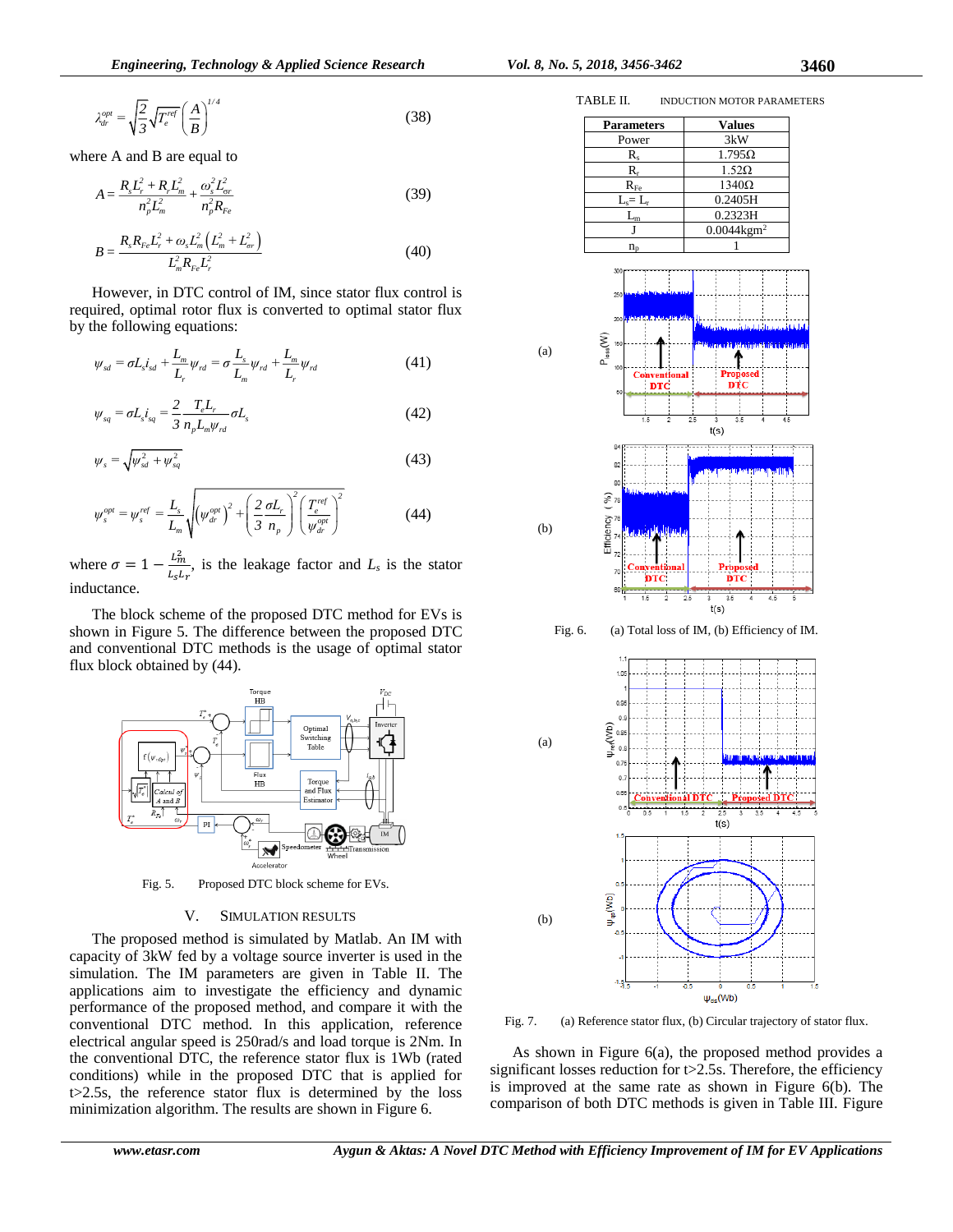7(a) shows the variation of the reference stator flux. As shown in Figure 7(b), firstly the rated flux value is applied until IM reaches its steady state and then the stator flux reaches its optimal value apart from a small transient. Figure 8 shows the dynamic performance of the proposed DTC method. Speed control capability of the proposed approach is good in Figure 8(a) and the torque ripple is comparatively decreased using the proposed DTC, Figure 8 (b).



Fig. 9. The performance of the proposed method at variable speeds. (a) Speed of IM, (b) Total loss of IM, (c) Efficiency of IM.

| <b>Mean value</b>          | <b>Conventional DTC</b> | <b>Proposed DTC</b> |
|----------------------------|-------------------------|---------------------|
| Total loss (W)             | 231.1961                | 166.2806            |
| Efficiency (%)             |                         |                     |
| Reference stator flux (Wb) |                         | በ 7539.             |

Figure 9 shows the performance of the proposed method at variable speeds. Loss minimization algorithm starts for t>2.5s. The reference electrical angular speed is reduced to 150rad/s from 250rad/s for t>4 s. The total losses decrease due to the reduced output power as seen in Figure 9(b). The efficiency decreases due to the reduced rotor speed as seen in Figure 9(c). Figure 10 shows the performance of the proposed method at the variable loads. The loss minimization algorithm starts for  $t > 2.5$  s. The load torque is decreased to 1 Nm from 2 Nm for t>4 s. The total losses decrease due to the reduced output power as shown in Figure 10 (b). Although the motor operates at the lower load, the efficiency is almost the same as shown in Figure 10 (c).



Fig. 10. The performance of the proposed method at variable loads. (a) Torque of IM, (b) Total loss of IM,  $(c)$  Efficiency of IM

## VI. CONCLUSIONS

In this paper, energy efficiency improvement of DTC based on IM drives is proposed for EV applications. Results show that the DTC method can be successfully combined with the proposed loss minimization algorithm, while maintaining a good dynamic response. Also, the proposed method decreases